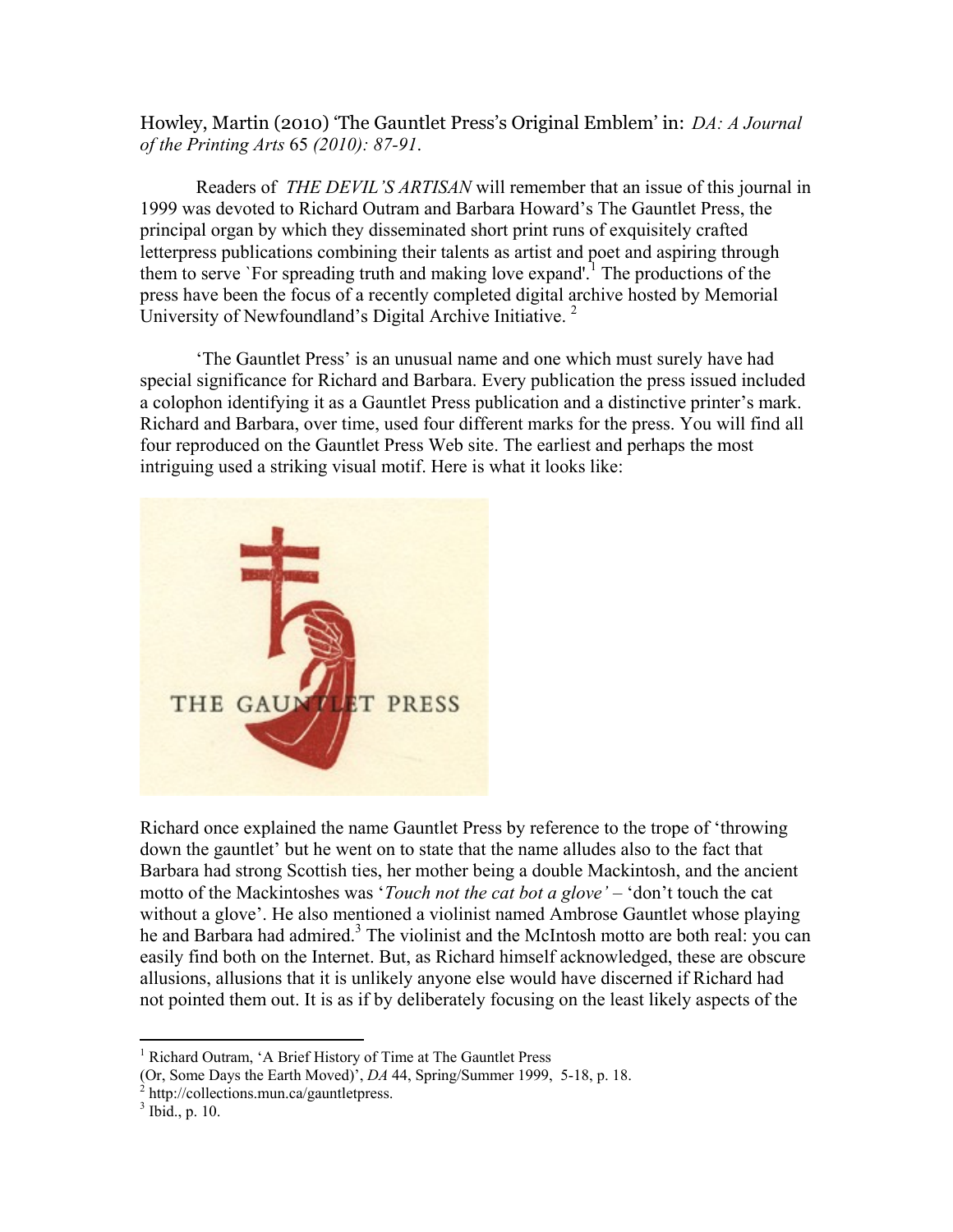emblem Richard is hinting that multiple levels of meaning are embedded within it. Let us see what else can be gleaned from it.

Firstly, the Gauntlet Press was very much a collaborative labour of love. If Barbara Howard's line of descent from the Mackintoshes is alluded to *sub rosa* in the design of the emblem, would not Richard's family line somehow be included in it, too? And if so, how? I got a partial answer to these questions earlier this year when I was looking at a book on the Irish O'Donnell Clan<sup>4</sup> and I came across a reproduction of the clan's official crest, which looks like this:



 $\overline{a}$ 

The similarity of this design to that of the Gauntlet Press emblem struck me immediately. The resemblance could be just coincidental but that is unlikely. Richard's middle name was Daley, the surname also of his mother. Daley is the name originally used for centuries by a line of descendants of the fourth century Irish king, Niall of the Nine Hostages, before they were officially renamed as the clan O'Donnell. In fact, the preferred designation of the O'Donnells in Gaelic is still the Clann Dálaigh. So, unless I am much mistaken, an allusion to Richard's Gaelic family connections is integral to the design, and the Gauntlet Press emblem subtly associates Richard and Barbara's press with the Gaelic/Gallic side of each's ancestral lines. But I doubt this was done simply to memorialize their family connections one generation back. It seems more plausible that they are consciously identifying themselves through their family roots with the tradition of the magnificent illuminated manuscript books which Ireland and Scotland bequeathed to the world in the middle ages, books like the Book of Kells, in which the decoration and text were seamlessly combined, a tradition to which Barbara and Richard were to add lustre through the Gauntlet Press.

<sup>&</sup>lt;sup>4</sup> Vincent O'Donnell, The O'Donnells of Tir Chonaill: a concise history of the O'Donnell clan, Inver, Co. Donegal, Ireland,  $2<sup>nd</sup>$  ed., 2000.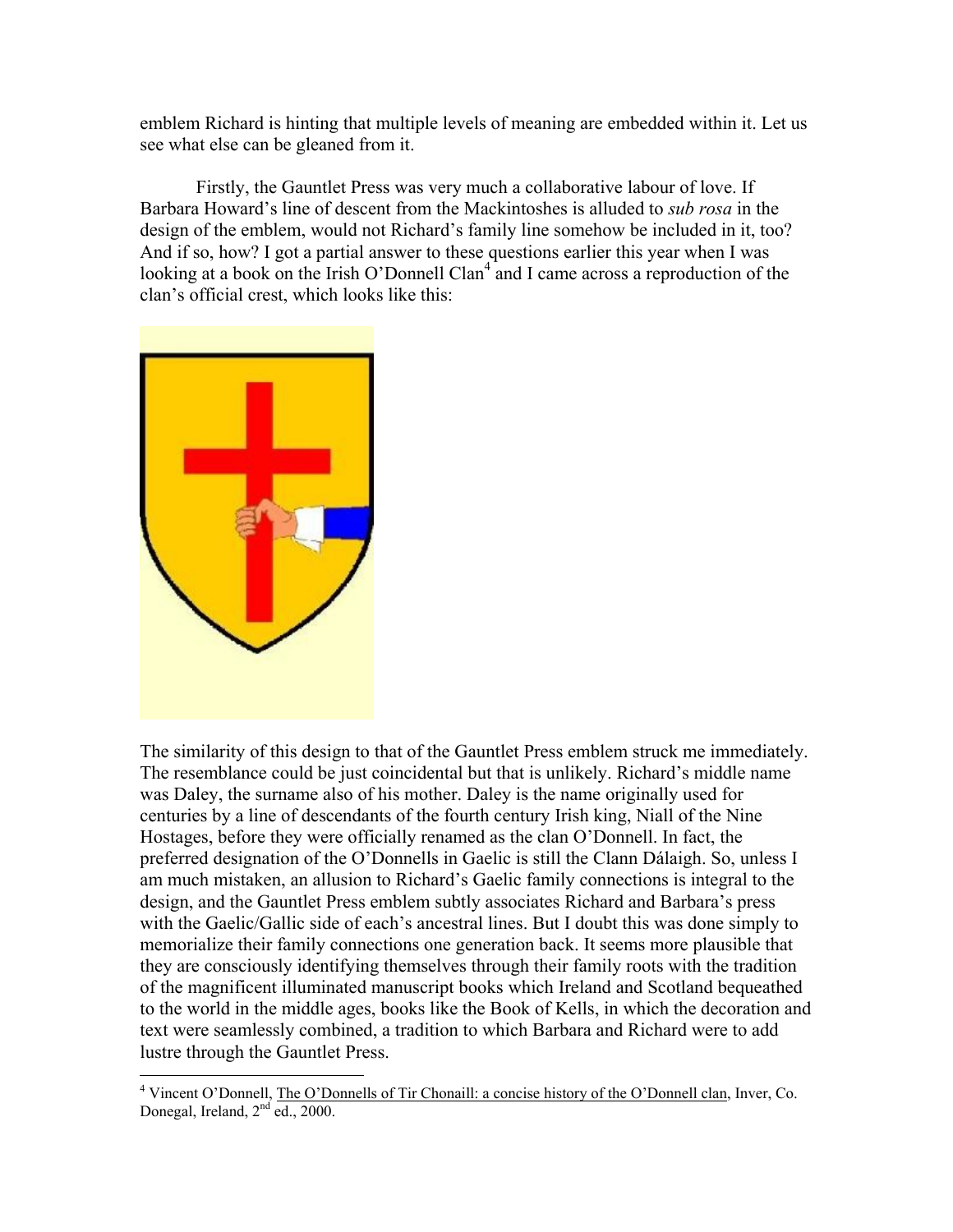There is another possible reason why their Gaelic roots would have been stressed in connection with their artistic mission. As readers of Robert Graves's *The White Goddess* will remember, the Gaelic language is uniquely distinguished by the fact that each of the letters in its alphabet is also the designation for a different kind of tree. The tree alphabet is centuries old and harks back to an era when the natural world was a universal frame of reference, a world in which people's lives were immersed in the rhythms and continuities of Nature. Trees are, after all, a synecdoche for the whole of the natural world and the relationship humans have with it. Trees are an important motif in Richard and Barbara's work, too, and it is easy to imagine their relish in an alphabetic system that reflects the reverence their Irish and Scots ancestors felt for grove and forest.<sup>5</sup>

But, going back to the Gauntlet Press emblem, there remains an awkward question that needs to be answered. If the Gauntlet Press design is an adaptation of the O'Donnell crest, why did Richard and Barbara make the changes that they did? I think one answer is fairly obvious. The passion cross is the supreme symbol of the Christian faith, a faith neither Richard nor Barbara espoused, so the cross has been replaced by what both Richard and Barbara referred to as a tree symbol. Their faith seems to have been one in which the divine is apprehended through love of the world of nature, above all nature in its highest impulses, and a tree is a very potent symbol of the life force in nature. But this is actually a very specific symbol: it is a modification of the well-known astrological glyph for the planet Saturn, a modification utilized by botanists to designate plants of the tree genus. Take away one of the horizontals and you have the sign of Saturn.<sup>6</sup> If we infer this to be a deliberate allusion to the planet Saturn, two other levels of interpretation suggest themselves, one cosmic, the other alchemical.

'Astrologically Saturn has become a symbol for… relentless natural forces and the hard, fixed structures of the world of matter. In astrological graphical symbolism the glyph of Saturn illustrates the idea that the crescent of receptivity, the personality, submits to the restrictions of matter.' The Gauntlet grasps the symbol of Saturn, with its cross of matter elevated over the crescent of the soul, as an expression of acceptance that the soul's yearnings must be given shape and form within the limitations of time and space. 'Saturn is known as the Greater Malefic, the bringer of sorrow, and the one who deprives. But Saturn only brings sorrow and deprivation in those areas of a person's life that are based on illusions or unrealistic expectations.<sup>'7</sup> The realistic perception of life's exigencies was a preoccupation of Richard's and Barbara's work together. It was their shared conviction that, as Peter Sanger has expressed it,'affective and intellectual knowledge are never disincarnate. Love can only be incarnate. So also must be poetry.<sup>8</sup>

 $\overline{a}$ 

<sup>5</sup> See, for example,

<sup>&</sup>lt;sup>6</sup> This derivation would have been readily apparent to Richard and Barbara from their stated source for the tree symbol. See Rudolf Koch, *The Book of Signs*, London, 1930, pp. 51-3 and 63-4.

<sup>7</sup> Symbols.com. Online encyclopedia of Western signs and ideograms. 'Symbol 17: 8'.

[<sup>\(</sup>http://www.symbols.com/encyclopedia/17/178.html](http://www.symbols.com/encyclopedia/17/178.html) ) 8 P. Sanger, 'Richard Outram: a preface and selection', *Antigonish Review*, issue no. 125, 114-18, p. 117. *The Antigonish Review.* An on-line version is at:

[http://www.antigonishreview.com/bi-125/125-petersanger.html.](http://www.antigonishreview.com/bi-125/125-petersanger.html)